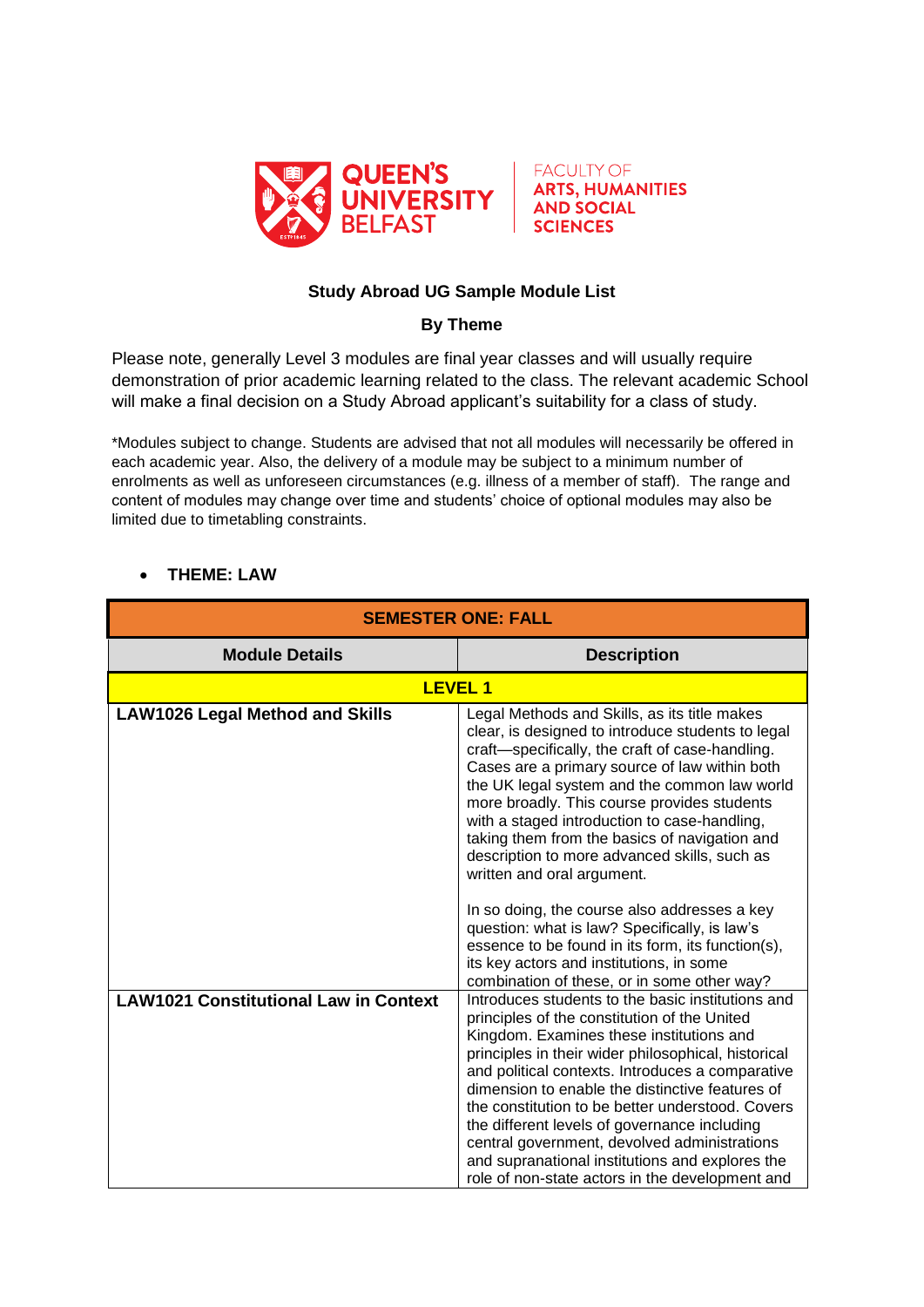|                                                              | workings of the constitution. Links to the Rights<br>and Accountability module and to the European<br>Constitutional Law module. |
|--------------------------------------------------------------|----------------------------------------------------------------------------------------------------------------------------------|
| <b>LAW1020 European Constitutional Law</b>                   | The course content will be divided into two main                                                                                 |
|                                                              | parts. Part 1 will be concerned with the<br>development of the EU and with the powers of                                         |
|                                                              | its institutions. Part 2 will be concerned with                                                                                  |
|                                                              | core constitutional principles developed by the<br>EU Courts.                                                                    |
|                                                              | <b>LEVEL 2</b>                                                                                                                   |
| LAW2041 Equity                                               | The course will comprise four major areas of                                                                                     |
|                                                              | study: 1. The Nature of Equity and its Role in<br>the 21st century; 2. Express Private Trusts; 3.                                |
|                                                              | Charitable and Non-charitable Purpose Trusts;                                                                                    |
| <b>LAW2040 Contract Law</b>                                  | 4. Resulting and Constructive Trusts.<br>The course covers the fundamental principles of                                         |
|                                                              | the general law of contract; rules relating to the                                                                               |
|                                                              | formation of contracts and what makes a<br>contract different from a non-binding agreement;                                      |
|                                                              | key issues concerning the contents of a                                                                                          |
|                                                              | contract; grounds on which relief may be<br>afforded to a contracting party because of some                                      |
|                                                              | defect in the making of the contract; ways in                                                                                    |
|                                                              | which a contract may be ended. The theoretical<br>context in which the module is set is one which                                |
|                                                              | stresses the transactional quality of Contract                                                                                   |
|                                                              | Law, i.e. how it enables transactions to be<br>processed, and how it connects with Torts in a                                    |
|                                                              | joined up Law of Obligations.                                                                                                    |
| <b>LAW2042 Tort Law</b>                                      | The course covers the fundamental principles of<br>the general law of torts, informed by a                                       |
|                                                              | theoretical, practical and comparative approach                                                                                  |
|                                                              | emphasizing the underlying function and role of<br>the law of torts in contemporary society. There                               |
|                                                              | is also a recurring stress placed throughout the                                                                                 |
|                                                              | module on the relationship between the law of<br>contract and tort. What is the law of                                           |
|                                                              | torts? Syllabus Preview (incl. Human Rights Act                                                                                  |
|                                                              | 1998). Underlying function and philosophy of<br>torts. Harm to the Person. Deliberate and                                        |
|                                                              | Negligent harm to the person. Protection of                                                                                      |
|                                                              | Land. Private Nuisance/Public<br>Nuisance. Protection of                                                                         |
|                                                              | Reputation. Defamation. Privacy. Concluding<br>Issues Parties, remedies and defences; Course                                     |
|                                                              | review.                                                                                                                          |
|                                                              | LEVEL 3*                                                                                                                         |
| <b>LAW3082 Company Law and Corporate</b>                     | The course covers legal and regulatory issues                                                                                    |
| Governance<br>*Prerequisites may apply. Students may need to | largely pertaining to corporate governance in<br>the UK and elsewhere. The aim of the module                                     |
| show evidence of previous study.                             | is both to introduce the student to the core                                                                                     |
|                                                              | components of UK Company Law and to<br>discuss these components in the light of the                                              |
|                                                              | regulatory regime that has developed around                                                                                      |
|                                                              | the corporate governance of large, especially<br>multinational enterprises. We draw not only on                                  |
|                                                              | debates around legal codes, but on socio-legal                                                                                   |
|                                                              | and other bodies of scholarship aimed at                                                                                         |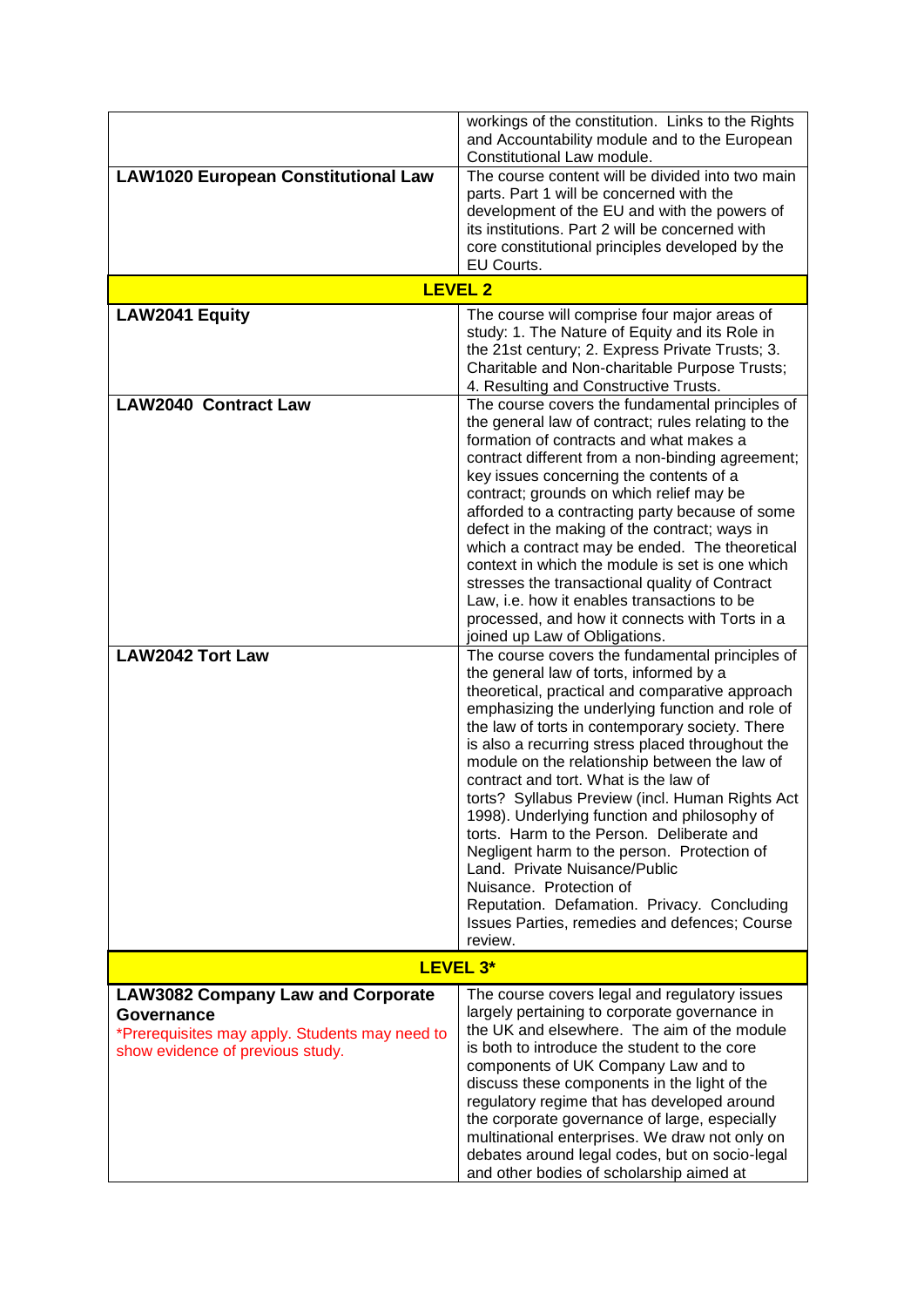| <b>LAW3038 Competition Law</b><br>*Prerequisites may apply. Students may need to<br>show evidence of previous study.                              | addressing theories of corporate governance<br>and issues addressed in the UK Corporate<br>Governance Code. We also discuss other<br>matters relating to such issues as corporate<br>social responsibility, corporate criminal<br>responsibility and the regulation of particular<br>sectors (banking, mining etc).<br>This module will examine the EU competition<br>law regime governing private market behaviour.<br>Topics covered will include the aims and<br>institutional framework of EC competition law;<br>Article 81 of the EC Treaty prohibiting anti-<br>competitive agreements between undertakings;<br>Article 82 of the EC Treaty prohibiting abuse of<br>a dominant position; enforcement of EC<br>competition law and the approaches towards<br>international competition law.                                                                                                                                                                                                                                                                                                                                                                                                                                                                                             |
|---------------------------------------------------------------------------------------------------------------------------------------------------|-----------------------------------------------------------------------------------------------------------------------------------------------------------------------------------------------------------------------------------------------------------------------------------------------------------------------------------------------------------------------------------------------------------------------------------------------------------------------------------------------------------------------------------------------------------------------------------------------------------------------------------------------------------------------------------------------------------------------------------------------------------------------------------------------------------------------------------------------------------------------------------------------------------------------------------------------------------------------------------------------------------------------------------------------------------------------------------------------------------------------------------------------------------------------------------------------------------------------------------------------------------------------------------------------|
| <b>LAW3066 Criminology: Theory and</b><br><b>Practice</b><br>*Prerequisites may apply. Students may need to<br>show evidence of previous study.   | This course is designed to offer students an<br>introduction to some of the key issues and<br>controversies surrounding the study of crime<br>from a social scientific perspective. Crime will<br>be understood as a legal and social construct<br>rather than as an unchallengeable fact. Crimes<br>are legally defined, they vary over time and<br>between jurisdictions, they are therefore clearly<br>linked to questions of power and<br>powerlessness, gender, race and a host of other<br>variables. The analysis of the criminal justice<br>process, therefore, will be underpinned by such<br>critical views. These issues will explored<br>through an array of national and international<br>research evidence, and will also draw upon<br>current developments and the lecturers' own<br>research. Drawing on inter-disciplinary sources<br>and establishing an academic agenda for critical<br>analysis it considers the foundations of and<br>alternatives to criminal justice in the context of a<br>society and social order that is ' in transition'.<br>Finally, it seeks to develop interdisciplinary skills<br>and to encourage a full appreciation of the<br>social nature of legal regulation and the role of<br>criminology in understanding and resolving<br>conflict. |
| <b>LAW3101 Global Business Law and</b><br><b>Regulation</b><br>*Prerequisites may apply. Students may need to<br>show evidence of previous study. | The role of law and regulation in the global<br>economy shifted significantly over the past<br>decades, This shift has been described as a<br>shift to a modern regulatory state or to<br>regulatory capitalism which is based on a<br>complex mix of private and public regulation.<br>This module focuses on the role of law and<br>regulation in the area of global business and<br>introduces students to key theoretical issues<br>and practical problems affecting the operation of<br>business in the global economy. Students will<br>gain a detailed understanding and knowledge of<br>the motives and drivers behind global business<br>law and regulation, the dynamics of regulatory<br>change and the problems, flaws, and challenges<br>of global business law and regulation.                                                                                                                                                                                                                                                                                                                                                                                                                                                                                                  |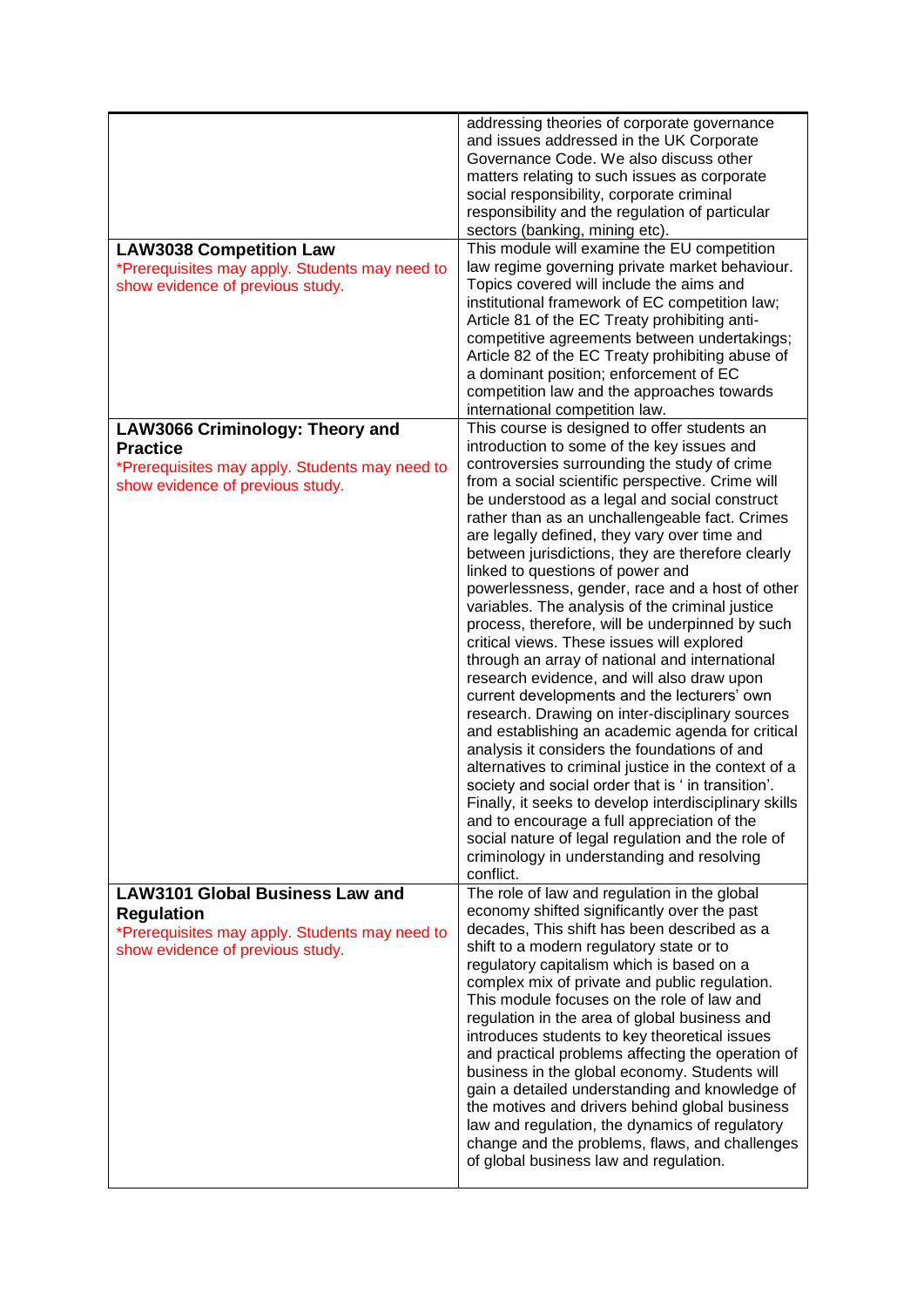|                                                | Contents include:                                                                                |
|------------------------------------------------|--------------------------------------------------------------------------------------------------|
|                                                | • Key terms: regulation, governance, regulatory                                                  |
|                                                | governance                                                                                       |
|                                                | • Globalisation and objectives of global business                                                |
|                                                | regulation                                                                                       |
|                                                | • Explaining regulation: theoretical approaches                                                  |
|                                                | to (business) law and regulation                                                                 |
|                                                | • The role and power of lawmakers, regulators,<br>firms and other actors in regulating business  |
|                                                | • The early Regulatory State, the modern                                                         |
|                                                | Regulatory State, and Regulatory Capitalism                                                      |
|                                                | • Good Regulatory Governance: From Better to                                                     |
|                                                | Smarter Regulation and Law-making                                                                |
|                                                | • Rules, Implementation, Compliance, and                                                         |
|                                                | Enforcement                                                                                      |
|                                                | • Public and private regulation of global                                                        |
|                                                | business and finance                                                                             |
|                                                | • Transparency, accountability and regulation in<br>the area of global business law              |
|                                                | • The international institutional regime for global                                              |
|                                                | business and finance: forum shifting and                                                         |
|                                                | regulatory competition                                                                           |
|                                                | · Globalisation, international harmonisation:                                                    |
|                                                | regulatory competition vs regulatory cooperation                                                 |
|                                                | • The European Union as a Regulatory State in                                                    |
|                                                | global business regulation                                                                       |
|                                                | • The British Regulatory State and its role in<br>global business regulation                     |
|                                                | • Regulation in selected areas and regulating                                                    |
|                                                | industries                                                                                       |
|                                                |                                                                                                  |
| <b>LAW3089 International Humanitarian</b>      | Atrocities in Syria, Ukraine and Central African                                                 |
| Law                                            | Republic involving massacres of civilians,                                                       |
| *Prerequisites may apply. Students may need to | abduction of children, and violations of the laws                                                |
| show evidence of previous study.               | of war highlight the indiscriminate nature of                                                    |
|                                                | warfare. International humanitarian law (IHL) is                                                 |
|                                                | a core component of international law and is                                                     |
|                                                | supposed to govern the conduct of hostilities<br>(and minimise its excesses). Consideration will |
|                                                | thus turn on whether this field can be truly                                                     |
|                                                | considered humane? The module will begin by                                                      |
|                                                | charting the history and legal basis of IHL,                                                     |
|                                                | exploring the work of the Red Cross, the                                                         |
|                                                | development of the Geneva Conventions,                                                           |
|                                                | humanitarian intervention, accountability, and                                                   |
|                                                | key principles in IHL. Further seminars will                                                     |
|                                                | explore contemporary and technological<br>challenges with conducting hostilities in a            |
|                                                | humane way through lectures, group work,                                                         |
|                                                | presentations, and mock simulations.                                                             |
| <b>LAW3077 International Trade Law</b>         | Following a brief overview of the events that led                                                |
| *Prerequisites may apply. Students may need to | to the formulation of World Trade Organisation,                                                  |
| show evidence of previous study.               | the module will concentrate on the substantive                                                   |
|                                                | obligations in the agreements that form part of<br>the WTO Agreement, including the general      |
|                                                | principles of most-favoured nation treatment                                                     |
|                                                | and non-discrimination, subsidies, antidumping                                                   |
|                                                | and countervailing duties, safeguards, trade in                                                  |
|                                                | services and trade-related intellectual property                                                 |
|                                                | rights. It will also examine the dispute<br>settlement system of the WTO and consider            |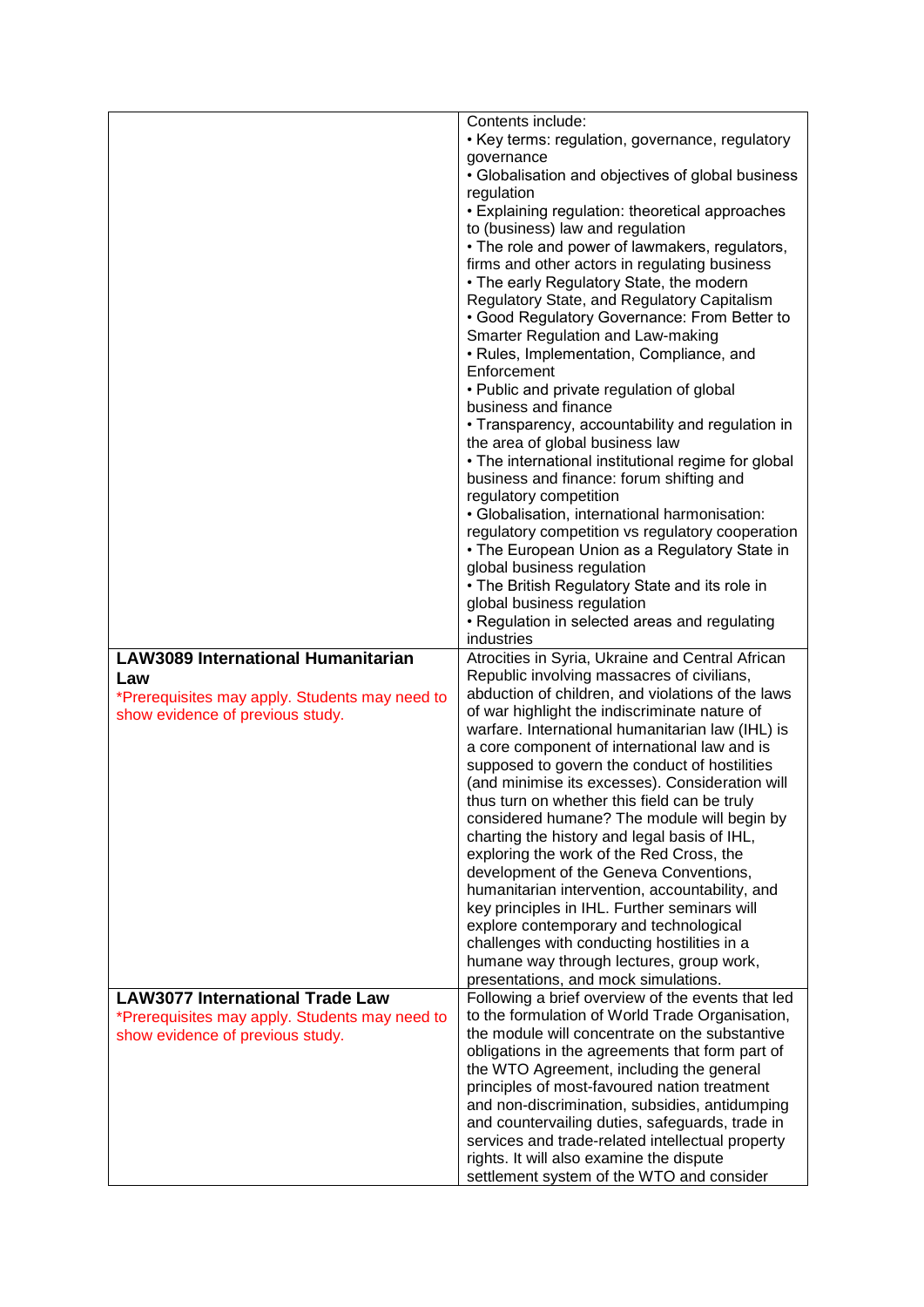|                                                                                                                   | future needs trends in international trade<br>regulation, including competition law,<br>environmental protection and the growing role of<br>developing countries.                                                                                                                                                                                                                                                                                                                                                                                                                                                                                                                                                                                                                                                                                                                                                                                                                                                                                                                                                                                                                                                                                                                |
|-------------------------------------------------------------------------------------------------------------------|----------------------------------------------------------------------------------------------------------------------------------------------------------------------------------------------------------------------------------------------------------------------------------------------------------------------------------------------------------------------------------------------------------------------------------------------------------------------------------------------------------------------------------------------------------------------------------------------------------------------------------------------------------------------------------------------------------------------------------------------------------------------------------------------------------------------------------------------------------------------------------------------------------------------------------------------------------------------------------------------------------------------------------------------------------------------------------------------------------------------------------------------------------------------------------------------------------------------------------------------------------------------------------|
| <b>LAW3093 International Criminal and</b><br><b>Transitional Justice</b>                                          | Since the Second World War international<br>criminal justice has emerged as a body of law to<br>hold individuals responsible for mass atrocities.<br>This module aims to introduce students to the                                                                                                                                                                                                                                                                                                                                                                                                                                                                                                                                                                                                                                                                                                                                                                                                                                                                                                                                                                                                                                                                               |
| *Prerequisites may apply. Students may need to<br>show evidence of previous study.                                | key questions on the relationships between<br>international law, justice and the transition from<br>conflict in the 21st century through an<br>exploration of law, criminological and social<br>theory and case studies. The module adopts a<br>broad interdisciplinary approach to mapping<br>these connected issues and draws on a range<br>of source and geo-political contexts (Latin<br>America and Africa). It touches on<br>contemporary controversies with international<br>justice and domestic political conflicts, such as<br>the intervention of the ICC in Palestine, criminal<br>responsibility child soldiers, and reparations by<br>multinational corporations.                                                                                                                                                                                                                                                                                                                                                                                                                                                                                                                                                                                                  |
| LAW3095 Law of the Home<br>*Prerequisites may apply. Students may need to<br>show evidence of previous study.     | This module will provide an insight into the role<br>of law in the home, regarding the range of<br>relationships involved and the consequences of<br>the breakdown or cessation of these<br>relationships. Depending on staff availability and<br>topicality, it will consider aspects such as the<br>varying nature of family relationships and legal<br>recognition of these, domestic violence, child<br>protection and access, ancillary relief and rights<br>in the case of unmarried/unregistered<br>cohabitants.                                                                                                                                                                                                                                                                                                                                                                                                                                                                                                                                                                                                                                                                                                                                                          |
| <b>LAW3060 Legal Theory</b><br>*Prerequisites may apply. Students may need to<br>show evidence of previous study. | The module builds upon the elements of legal<br>theory that have so far been introduced to<br>students through the 'mainstreaming' of legal<br>theory throughout levels 1 and 2 of the<br>curriculum. The course offers level 3 students<br>an approach to legal theory that provides a<br>theoretical knowledge base and many of the<br>critical tools required for an understanding of<br>law in its social and political context. The course<br>seeks to develop the student's critical and<br>analytical skills by using advanced theoretical<br>approaches to engage with pressing and<br>challenging problems faced by law within the<br>contemporary world. In this respect the course<br>helps students to reflect upon the competing<br>ideas, concepts, discourses and assumptions<br>that underlie Western legal systems and to<br>practically draw upon differing theoretical<br>approaches to assist in complex problem<br>solving and policy development.<br>The structure of the course looks beyond the<br>traditional jurisprudential paradigm to focus on<br>how legal theory works 'in practice'. The<br>purpose of this approach is to integrate broader<br>conceptual and theoretical reflection into the<br>student's understanding of law and to show how |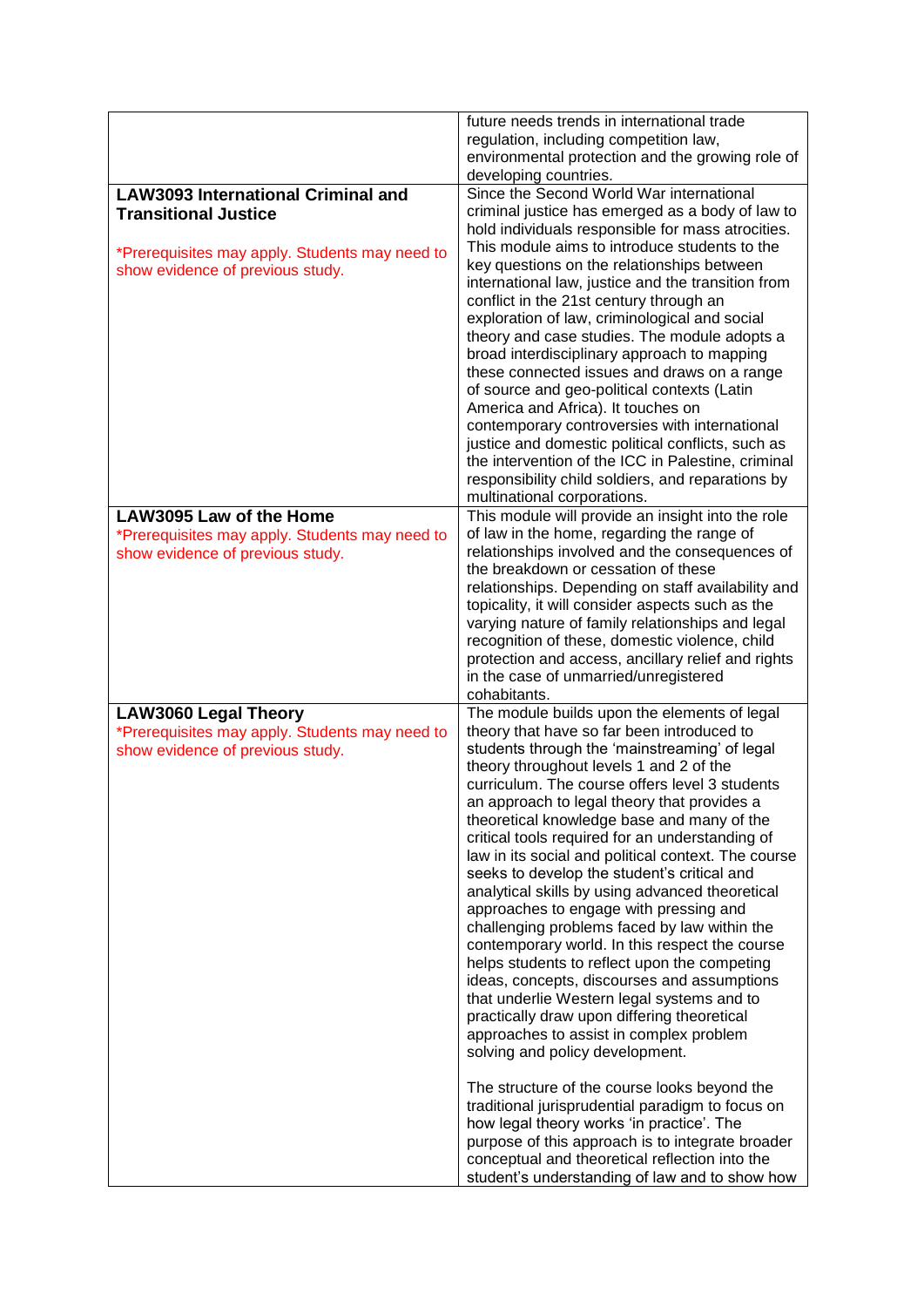|                                                                                                                               | 'theory' - as critical, conceptual thinking - plays<br>an important role in the everyday operation of<br>legal argument and problem-solving and in the<br>actions of policy makers, interest groups and<br>governments. The course is thus structured<br>around a number of key legal 'issues' and the<br>practical problems and challenges that flow from<br>these. Further, these issues are organized<br>around a central theme of 'legal subjectivity'.<br>Throughout the module students are asked to<br>reflect upon what kinds of legal subjectivity are<br>produced by the law in its social and political<br>context and upon how an understanding of this<br>assists in the approach contemporary problems.<br>Students are introduced to a variety of dynamic<br>and interdisciplinary texts which offer differing<br>accounts of legal subjectivity and the theoretical<br>tools relevant to the understanding, critique and<br>analysis of current legal issues.                                                                                                                                                                                                                                                                                                                                                                                                                        |
|-------------------------------------------------------------------------------------------------------------------------------|------------------------------------------------------------------------------------------------------------------------------------------------------------------------------------------------------------------------------------------------------------------------------------------------------------------------------------------------------------------------------------------------------------------------------------------------------------------------------------------------------------------------------------------------------------------------------------------------------------------------------------------------------------------------------------------------------------------------------------------------------------------------------------------------------------------------------------------------------------------------------------------------------------------------------------------------------------------------------------------------------------------------------------------------------------------------------------------------------------------------------------------------------------------------------------------------------------------------------------------------------------------------------------------------------------------------------------------------------------------------------------------------------|
|                                                                                                                               | The key issues covered by the module are: Law<br>and Morality; Violence; Power; Exclusion;<br>Justice; Global Ethics.                                                                                                                                                                                                                                                                                                                                                                                                                                                                                                                                                                                                                                                                                                                                                                                                                                                                                                                                                                                                                                                                                                                                                                                                                                                                                |
| <b>LAW3034 Public International Law</b><br>*Prerequisites may apply. Students may need to<br>show evidence of previous study. | There has never been a more exciting time to<br>study Public International Law (PIL). Issues of<br>international law and international justice are at<br>the forefront of public debates and feature<br>prominently also in domestic courts to a greater<br>degree than ever before. International law<br>provides the intellectual and the technical<br>underpinnings to large areas of international co-<br>operation. The PIL module covers the major<br>areas of general international law and is not<br>over-specialized. The lectures cover the core<br>topics such as the nature and sources of<br>international law, its relationship with national<br>law but also introduces students to special<br>areas such as international criminal law, and<br>international human rights law. In addition,<br>students will be examining the contextual<br>constraints associated with public international<br>law. The module will also cover the applicable<br>rules governing international relations, and<br>develop an understanding of the specifics of the<br>law-making process in public international law<br>and the intended and unintended consequences<br>of present-day rule-making processes with<br>regards to the politics and philosophy that<br>dominates some of these areas. In sum, the PIL<br>module will enable students to critically examine<br>public international law. |
| LAW3001 Research Project A<br>*Prerequisites may apply. Students may need to<br>show evidence of previous study.              | Students will research an approved legal topic<br>under supervision and present the results as a<br>dissertation or report.                                                                                                                                                                                                                                                                                                                                                                                                                                                                                                                                                                                                                                                                                                                                                                                                                                                                                                                                                                                                                                                                                                                                                                                                                                                                          |
| <b>LAW3084 Remedies in Private Law</b>                                                                                        | Contract remedies (specific performance,                                                                                                                                                                                                                                                                                                                                                                                                                                                                                                                                                                                                                                                                                                                                                                                                                                                                                                                                                                                                                                                                                                                                                                                                                                                                                                                                                             |
| *Prerequisites may apply. Students may need to<br>show evidence of previous study.                                            | rescission and rectification); Tort remedies<br>(injunctions); interim injunctions (including asset<br>freezing and evidence preservation orders);<br>Enforcement; Monetary remedies other than                                                                                                                                                                                                                                                                                                                                                                                                                                                                                                                                                                                                                                                                                                                                                                                                                                                                                                                                                                                                                                                                                                                                                                                                      |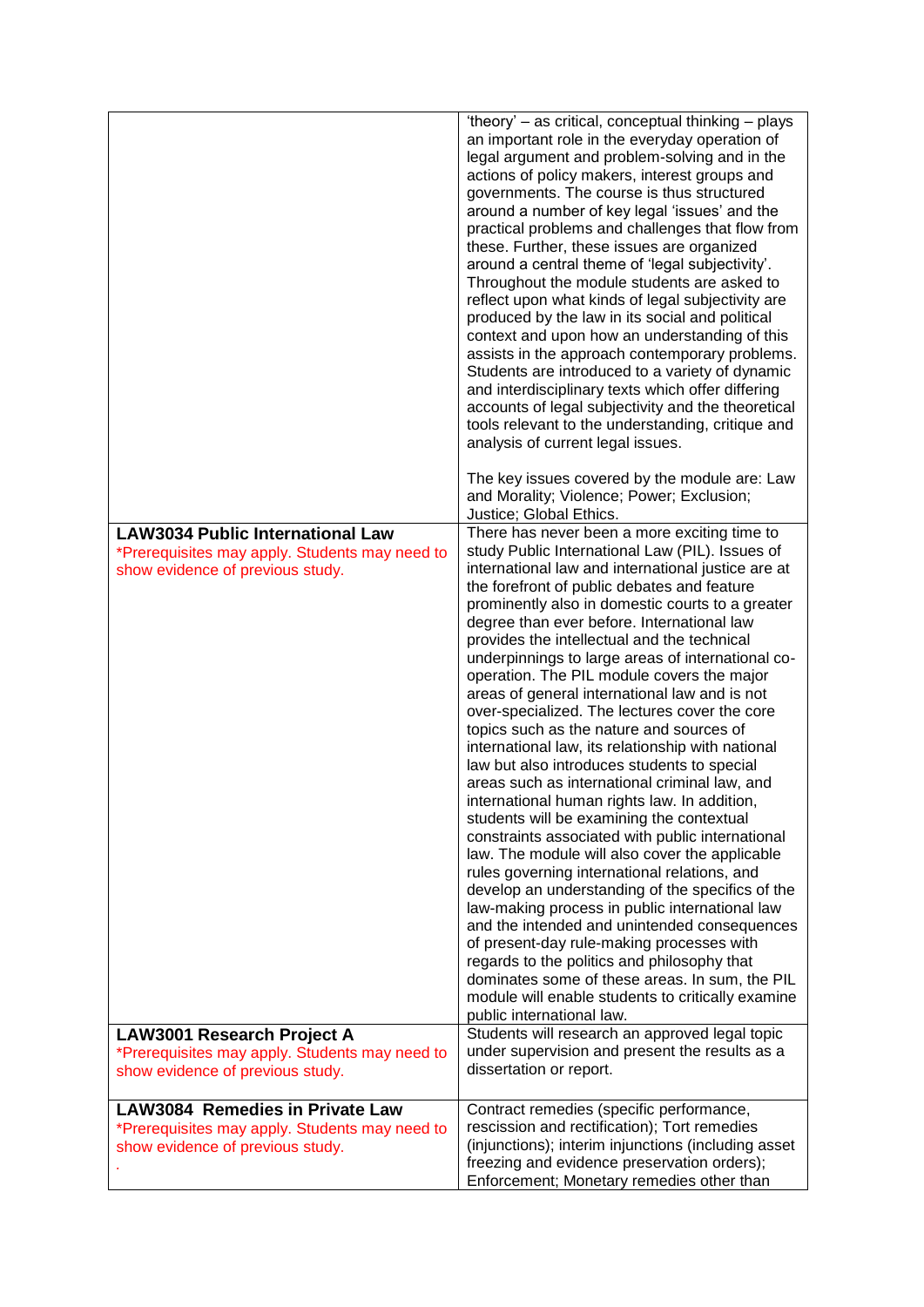|                                                | damages (enough done in Contract module) -                                                            |
|------------------------------------------------|-------------------------------------------------------------------------------------------------------|
|                                                | equitable compensation for breach of fiduciary                                                        |
|                                                | duty, account of profits.                                                                             |
| <b>LAW3073 Sentencing</b>                      | • Theories of Punishment                                                                              |
| *Prerequisites may apply. Students may need to | • Sentencing and Human Rights                                                                         |
| show evidence of previous study.               | • Pre-Sentence Decisions                                                                              |
|                                                | • The Sentencing Process                                                                              |
|                                                | • Custodial Sentences                                                                                 |
|                                                | • Non-Custodial Sentences                                                                             |
|                                                | • Sentencing the Young Offender                                                                       |
| <b>LAW3076 Trade Marks, Merchandising</b>      | A trade mark can be registered in the UK for as                                                       |
| and Unfair Competition                         | little as £200, but in time it can become one of a                                                    |
| *Prerequisites may apply. Students may need to | company's most valuable assets. According to                                                          |
| show evidence of previous study.               | the latest annual BrandZ report from Millward                                                         |
|                                                | Brown, the \$200 trillion value of the world's top                                                    |
|                                                | 100 brands has not declined despite the global                                                        |
|                                                | recession. But some brands have dropped out                                                           |
|                                                | of the top 100: car brands such as Chevrolet,                                                         |
|                                                | Ford and VW, and financial brands such as<br>AXA, AIG, and Merrill Lynch. But internet and            |
|                                                | other IT brands such as Google, Yahoo, Apple                                                          |
|                                                | and Microsoft remain as strong as ever, as do                                                         |
|                                                | luxury brands such as Moet, Porsche, Louis                                                            |
|                                                | Vuitton and Hennessy. The demand for legal                                                            |
|                                                | protection of brands against imitation, online                                                        |
|                                                | abuse, and unfair competition has never been                                                          |
|                                                | greater: the New Law Journal (28/11/08)                                                               |
|                                                | reported an 83% increase in intellectual                                                              |
|                                                | property claims in the English High Court in                                                          |
|                                                | 2008 (compared with 2007). Notably, passing                                                           |
|                                                | off and trade mark infringement claims rose by                                                        |
|                                                | 136%.                                                                                                 |
| <b>LAW3090 Business and Human Rights</b>       | This module is designed to provide students                                                           |
| *Prerequisites may apply. Students may need to | with an overview of important issues in the                                                           |
| show evidence of previous study.               | interactions of business and human rights.                                                            |
|                                                | Global corporations have a profound effect on                                                         |
|                                                | the social, economic and environmental lives of                                                       |
|                                                | the people with whom, directly or indirectly, they                                                    |
|                                                | interact. They have come to rely on human                                                             |
|                                                | rights discourse and on human rights NGOs to                                                          |
|                                                | govern and legitimate their global operations.                                                        |
|                                                | Many human rights activities, at the same time,                                                       |
|                                                | focus on commerce as both a problem and a                                                             |
|                                                | solution in the pursuit of human rights norms at<br>a global level. All this occurs in an environment |
|                                                | where states either do not or struggle to impose                                                      |
|                                                | human rights duties on corporations, and                                                              |
|                                                | especially on those corporations that operate on                                                      |
|                                                | a global scale.                                                                                       |
|                                                | Our primary focus in this module is on attempts                                                       |
|                                                | to construct human rights regimes around the                                                          |
|                                                | governance of global corporations. We cover                                                           |
|                                                | issues especially around the international                                                            |
|                                                | regulation of human rights through and around                                                         |
|                                                | law, important interactions between state and                                                         |
|                                                | non-state actors and human rights discourses                                                          |
|                                                | and obligations across corporate groups,                                                              |
|                                                | through value chains and in investment                                                                |
|                                                | operations.                                                                                           |
|                                                | As such, the course will be divided up as                                                             |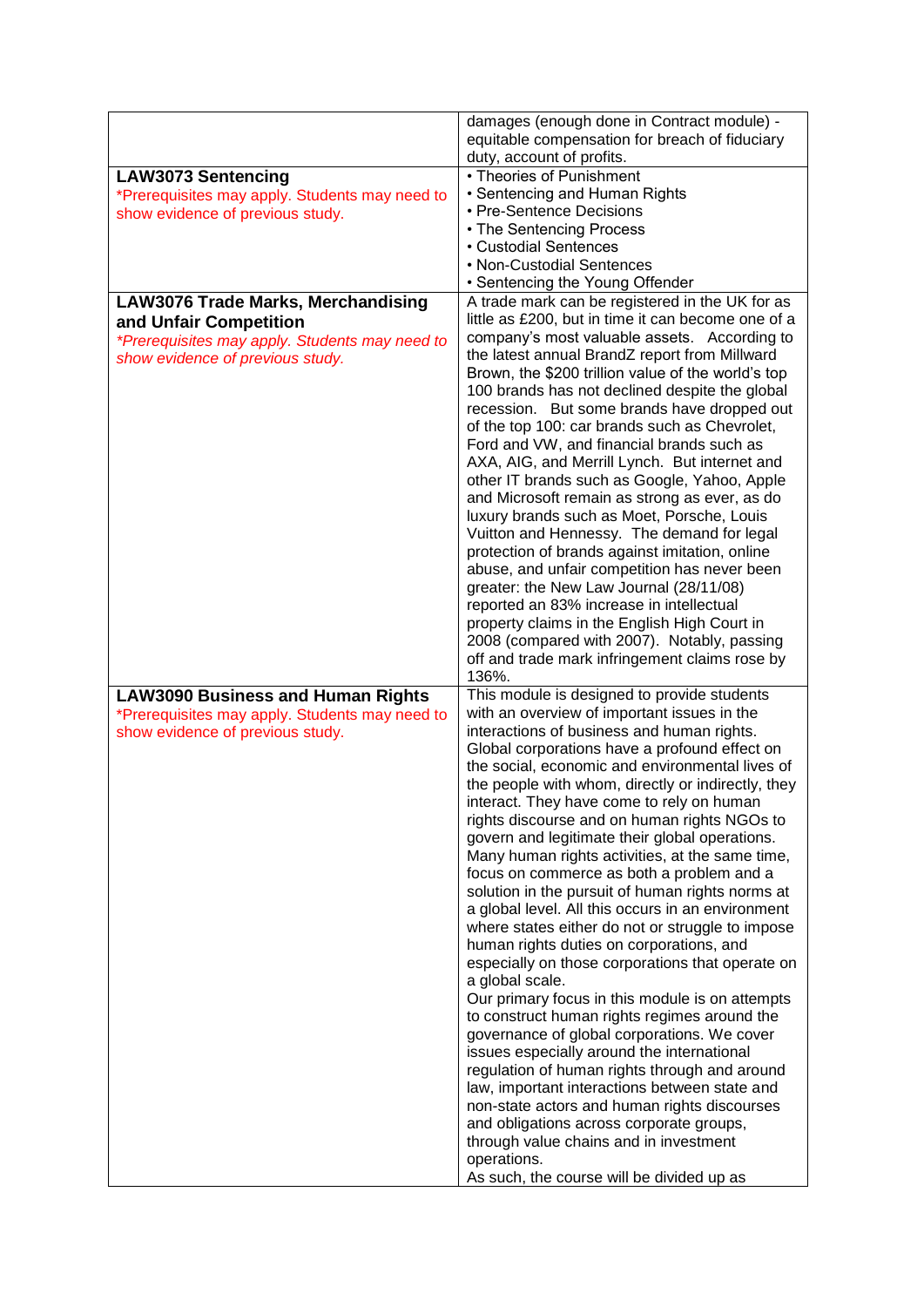| follows:                                           |
|----------------------------------------------------|
| Part 1: Introduction                               |
| This will introduce some of the basic concepts     |
| of the course, ideas such as globalisation, the    |
| shift from government to governance and the        |
| impact that this has on our understanding of       |
| Human Rights norms                                 |
| Part 2: The Code                                   |
| This part of the course will open with the idea of |
| codes, and why companies seem to like              |
| codes. After focussing on the company code,        |
| interest then turns to external codes including,   |
| but not limited to, Global Compact, the OECD       |
| Guidelines for Multi National Enterprises and      |
| the UN Principles on Business and Human            |
| Rights (The Ruggie Principles). This stage of      |
| the course is introducing students to more soft    |
| law principles.                                    |
| Part 3: The Issues                                 |
| Whereas the course to date is more knowledge       |
| driven, at this point we are interested in         |
| developing the skills of evaluation, through       |
| focusing on a few key issues within the            |
| Business and HR framework. This include            |
| things like extraction, corruption, environment    |
| (although these are subject to change from year    |
| to year depending on the key issues within the     |
| field at that time).                               |
| Part 4: The Future of Business and Human           |
| Rights                                             |
| This marks the last stage of the course where      |
| students will start to think about corporate -led  |
| human rights protections via their Corporate       |
| Social Responsibility policies.                    |

| <b>SEMESTER TWO: SPRING</b>              |                                                                                                                                                                                                                                                                                                                                                                                                                                                                                                                                                  |
|------------------------------------------|--------------------------------------------------------------------------------------------------------------------------------------------------------------------------------------------------------------------------------------------------------------------------------------------------------------------------------------------------------------------------------------------------------------------------------------------------------------------------------------------------------------------------------------------------|
| <b>Module Details</b>                    | <b>Description</b>                                                                                                                                                                                                                                                                                                                                                                                                                                                                                                                               |
| <b>Level 1</b>                           |                                                                                                                                                                                                                                                                                                                                                                                                                                                                                                                                                  |
| <b>LAW1025 Criminal Law</b>              | Elements of Crime Actu Reus Mens Rea<br>Offences against Property Theft, Burglary and<br>Robbery, Criminal Damage, Non-Fatal<br>Offences against the Person, Assault,<br>Aggravated Assault, Sexual Offences,<br>Homicide, Murder, Manslaughter, Inchoate<br>Offences, General Defences.                                                                                                                                                                                                                                                         |
| <b>LAW1024 Rights and Accountability</b> | Building upon semester 1's study of basic<br>constitutional law, this module will develop a<br>fuller understanding of how public power is (or<br>is not) constrained in the UK, whether within<br>the framework of the Human Rights Act 1998,<br>through judicial review, and/or through other<br>accountability actors such as Commissions and<br>Ombudsmen. While the focus of the course will<br>be largely UK-centric, it will also contain an<br>important comparative element, understanding<br>the relationship between domestic law and |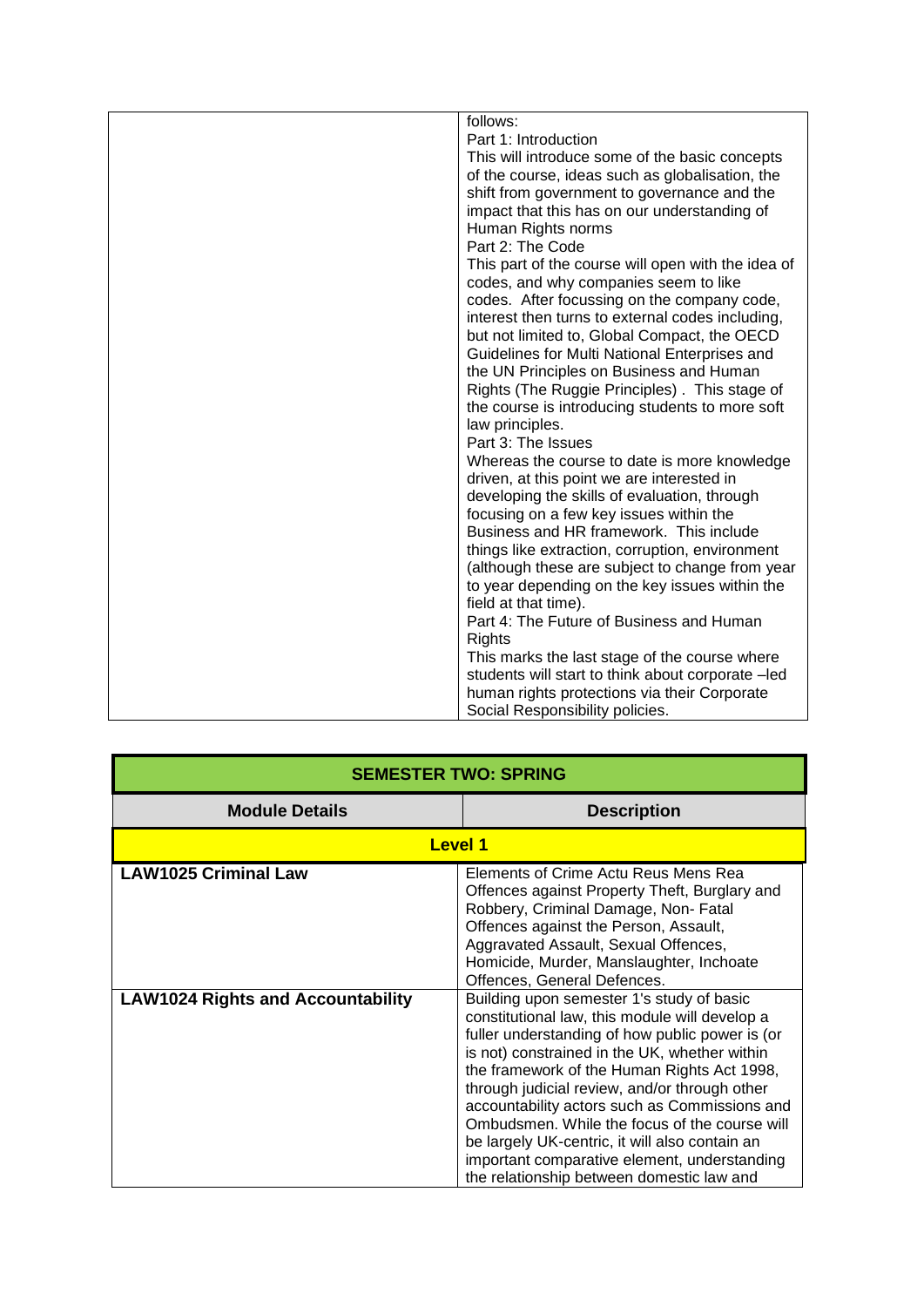|                                                                                                                                        | international human rights standards. Students<br>will also develop a deeper understanding of<br>common law constitutionalism.                                                                                                                                                                                                                                                                                                                                                                                                                                                                                                                                                                                                                                                                                                                                                                                                                                                                                                                                                                                                                                                                                                                                                                                                                                      |
|----------------------------------------------------------------------------------------------------------------------------------------|---------------------------------------------------------------------------------------------------------------------------------------------------------------------------------------------------------------------------------------------------------------------------------------------------------------------------------------------------------------------------------------------------------------------------------------------------------------------------------------------------------------------------------------------------------------------------------------------------------------------------------------------------------------------------------------------------------------------------------------------------------------------------------------------------------------------------------------------------------------------------------------------------------------------------------------------------------------------------------------------------------------------------------------------------------------------------------------------------------------------------------------------------------------------------------------------------------------------------------------------------------------------------------------------------------------------------------------------------------------------|
| <b>LAW1023 European Internal Market Law</b>                                                                                            | The course will focus on the core of the<br>substantive law of the European Union, and in<br>particular: 1. The concept of the internal market<br>and the scope of the relevant EU competence;<br>2. The four fundamental freedoms, i.e. the free<br>movement of goods, services, persons<br>(including workers, economically inactive<br>citizens, and establishment), and capital<br>(including the Economic and Monetary Union);<br>and 3. The interaction, including convergences<br>and divergences, between the fundamental<br>freedoms of the internal market.                                                                                                                                                                                                                                                                                                                                                                                                                                                                                                                                                                                                                                                                                                                                                                                               |
|                                                                                                                                        | <b>Level 2</b>                                                                                                                                                                                                                                                                                                                                                                                                                                                                                                                                                                                                                                                                                                                                                                                                                                                                                                                                                                                                                                                                                                                                                                                                                                                                                                                                                      |
| <b>LAW2043 Contemporary Issues in</b><br><b>Property Law</b><br><b>LAW2044 Contemporary Issues in the</b><br><b>Law of Obligations</b> | The course is designed to allow students to<br>study contemporary issues in property law,<br>building in particular on Equity and integrating<br>elements of Land Law. The course begins with<br>a conceptual introduction to the nature of<br>private law in the twenty-first century. Students<br>will have an opportunity to study discrete and<br>topical areas of property law such as: 1) the<br>family home; 2) succession law ie. transfer of<br>wealth on death (not studied elsewhere and a<br>professional requirement in the Republic of<br>Ireland); 3) planning law; 4) personal property;<br>5) novel constructions of property - such as<br>cultural property, property rights in body parts<br>and human tissue; 6) constitutional protections<br>for property.<br>The course will fill out students' understanding<br>of the role of the Law of Obligations in the<br>modern legal system. It will try to develop in<br>students an appreciation of the true<br>significance of the categories Contract, Tort,<br>Restitution, and Equity and an ability to think<br>across categories. Connections with other<br>areas of law, e.g. Commercial Law and Public<br>Law will also be made. Part A Historical<br>Introduction. Part B Economic Torts and<br>Conversion, Part C Consumer Law, Part D<br>Disgorgement of gain. Part E Public authority |
|                                                                                                                                        | liability.<br>Level 3*                                                                                                                                                                                                                                                                                                                                                                                                                                                                                                                                                                                                                                                                                                                                                                                                                                                                                                                                                                                                                                                                                                                                                                                                                                                                                                                                              |
| <b>LAW3056 Contemporary Issues in</b>                                                                                                  | This module will allow students to explore in                                                                                                                                                                                                                                                                                                                                                                                                                                                                                                                                                                                                                                                                                                                                                                                                                                                                                                                                                                                                                                                                                                                                                                                                                                                                                                                       |
| <b>British and Irish Human Rights</b><br>*Prerequisites may apply. Students may need<br>to show evidence of previous study.            | some depth a variety of issues that raise<br>important and difficult questions in the UK<br>and/or Ireland concerning the extent to which<br>certain claims should be legally protected as<br>human rights claims. It will build on knowledge<br>and skills already transferred to students<br>through their Constitutional Law in Context and<br>Rights and Accountability modules. The content<br>of the module will vary from year to year<br>depending on the issues that are most topical<br>at the time and the staff available to teach on                                                                                                                                                                                                                                                                                                                                                                                                                                                                                                                                                                                                                                                                                                                                                                                                                   |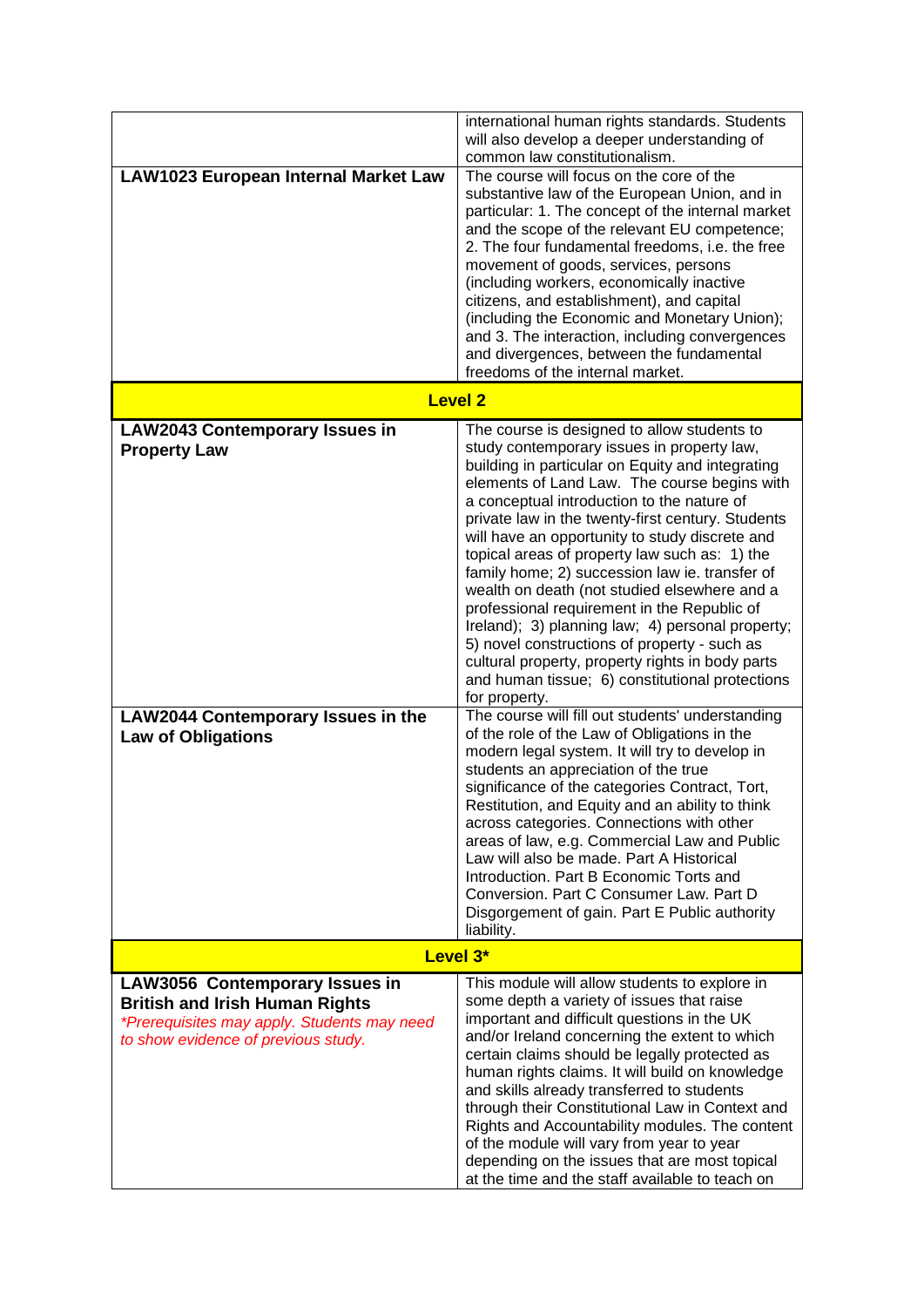|                                                                                                                         | the module, but it is likely that in most years at<br>least two or three weeks of teaching will be<br>devoted to each of the following: (a) the<br>prevention of terrorism, (b) the right to freedom<br>from Torture, (c) the right to education, (d) the<br>right to freedom of expression, and (e) the right<br>to fair trial. The focus will be on how legislative<br>and judicial institutions the UK and Ireland and<br>the European jurisprudence have addressed<br>these matters, with particular emphasis on case<br>law.                                                                                                                                                                                                                                                                                                                                                   |
|-------------------------------------------------------------------------------------------------------------------------|-------------------------------------------------------------------------------------------------------------------------------------------------------------------------------------------------------------------------------------------------------------------------------------------------------------------------------------------------------------------------------------------------------------------------------------------------------------------------------------------------------------------------------------------------------------------------------------------------------------------------------------------------------------------------------------------------------------------------------------------------------------------------------------------------------------------------------------------------------------------------------------|
| <b>LAW3088 Criminal Liability</b><br>*Prerequisites may apply. Students may need<br>to show evidence of previous study. | This module explores the boundaries of the<br>criminal law examining issues of current<br>controversy. Deciding what to criminalise or<br>decriminalise are important issues for any<br>society. The proper boundaries of the criminal<br>law are often contested with competing<br>ideologies and perspectives offering different<br>viewpoints. The module adopts a doctrinal,<br>socio-legal and philosophical approach to the<br>exploration of these issues. Issues to be<br>examined include: theories of criminalisation;<br>responding to hate crime; responding to<br>stalking and harassment; regulating<br>prostitution; regulating the use of illegal drugs;<br>regulating pornography; the criminalisation of<br>transmission of disease; responding to anti-<br>social behaviour.                                                                                     |
| <b>LAW3058 Employment Law</b><br>*Prerequisites may apply. Students may need<br>to show evidence of previous study.     | This module will expose students to the wide<br>range of laws relating to the world of work. It<br>will introduce them to some of the theories<br>explaining the relationship between employers<br>and employees and the importance of industrial<br>relations more generally. It will then analyse<br>some of the key topics in employment law such<br>as the nature of an employment contract, the<br>legal duties of an employer (especially as<br>regards health and safety), the rights of an<br>employee (especially as regards discrimination<br>and privacy), the law relating to trades unions,<br>the influence of the International Labour<br>Organisation and the European Union in this<br>field, and the means by which employment<br>contracts can be terminated. It will to some<br>extent build upon knowledge gained from the<br>2nd year module in Contract Law. |
|                                                                                                                         | The focus will be on how legislative,<br>administrative and judicial institutions in<br>Northern Ireland (and in England and Wales)<br>have addressed the issues most commonly<br>arising in the employment relationship.                                                                                                                                                                                                                                                                                                                                                                                                                                                                                                                                                                                                                                                           |
| <b>LAW3002 Evidence</b><br>*Prerequisites may apply. Students may need<br>to show evidence of previous study.           | General: the operation of the rules of evidence<br>in Northern Ireland and England with particular<br>emphasis on criminal proceedings. Topics<br>covered include: the burden and standard of<br>proof; the right to silence; the admissibility of<br>confessions; improperly obtained evidence;<br>similar fact evidence; cross-examination of the<br>accused; witnesses; hearsay.                                                                                                                                                                                                                                                                                                                                                                                                                                                                                                 |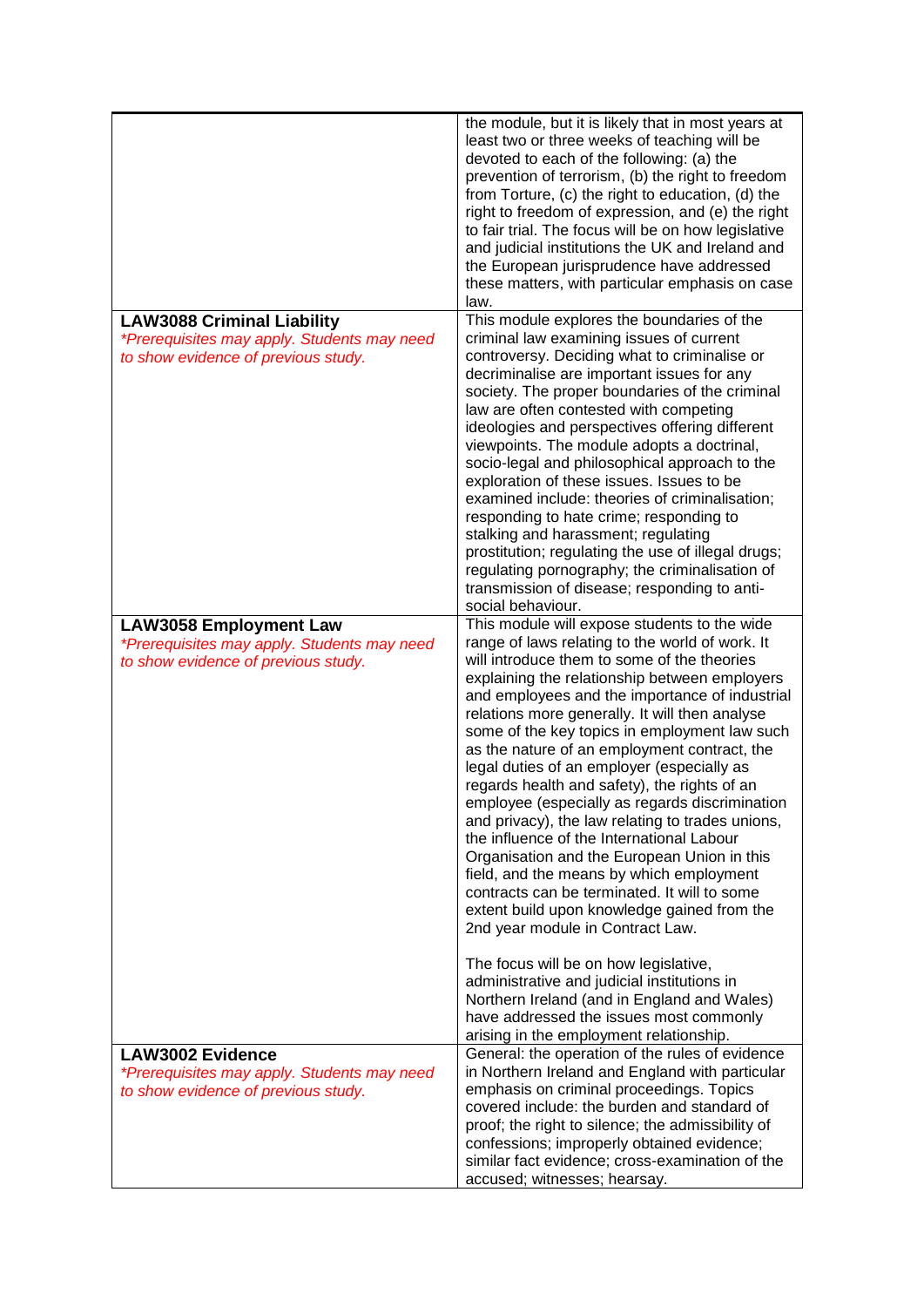| <b>LAW3099 Financial Law</b>                                        | This course will offer an introduction to the law                                              |
|---------------------------------------------------------------------|------------------------------------------------------------------------------------------------|
| *Prerequisites may apply. Students may need                         | of finance. Finance is often defined as the                                                    |
| to show evidence of previous study.                                 | backbone of the economy as it provides                                                         |
|                                                                     | essential services such as payment or credit                                                   |
|                                                                     | intermediation, without which no business                                                      |
|                                                                     | would be possible. In recent decades, the                                                      |
|                                                                     | volume of legislation on financial law has                                                     |
|                                                                     | increased exponentially and it touches virtually                                               |
|                                                                     | every aspect of financial intermediation, from                                                 |
|                                                                     | day-to-day financial transactions to the                                                       |
|                                                                     | regulation of cryptocurrencies. The objective of                                               |
|                                                                     | the module is to equip students with the                                                       |
|                                                                     | analytical tools to navigate the complex world                                                 |
|                                                                     | of finance from a legal perspective. The module                                                |
|                                                                     | will offer a broad overview of the three main                                                  |
|                                                                     | pillars of financial law: financial institutions,                                              |
|                                                                     | financial transactions, and markets.<br>The course addresses the following topics:             |
| <b>LAW3074 Intellectual Property Law</b><br>*LAW Undergraduate only | intellectual property theory; copyright; passing                                               |
|                                                                     | off; trade marks; image rights; design rights;                                                 |
|                                                                     | patents; and the enforcement of intellectual                                                   |
|                                                                     | property rights.                                                                               |
| <b>LAW3108 Regulating Commercial Sex</b>                            | The issue of sex is perhaps the one area of                                                    |
| *Prerequisites may apply. Students may need                         | human behaviour that has been historically                                                     |
| to show evidence of previous study.                                 | subject to particularly high levels of formal and                                              |
|                                                                     | informal regulation including the law, the police                                              |
|                                                                     | and official agencies but also via cultural norms                                              |
|                                                                     | and mores. This regulation extends to the                                                      |
|                                                                     | arena of sexual commerce generally                                                             |
|                                                                     | (pornography, lap dancing and strip clubs,                                                     |
|                                                                     | massage parlours, Internet based web cams)                                                     |
|                                                                     | but also to the regulation of commercial sex                                                   |
|                                                                     | which usually involves the exchange of money                                                   |
|                                                                     | or other goods for the provision of direct and                                                 |
|                                                                     | physical sexual services. In many respects the<br>provision of commercial sex and how it is    |
|                                                                     | policed and regulated has been challenged                                                      |
|                                                                     | fundamentally by the growth of the digital                                                     |
|                                                                     | economy and the contribution of the Internet to                                                |
|                                                                     | the growth and development of new sex                                                          |
|                                                                     | markets. The module focuses primarily on                                                       |
|                                                                     | developments that have occurred in the UK and                                                  |
|                                                                     | Ireland but also draws upon comparative                                                        |
|                                                                     | international evidence where required. The                                                     |
|                                                                     | module considers how debates about                                                             |
|                                                                     | commercial sex are intertwined with notions of                                                 |
|                                                                     | sexuality more generally and reflect gendered                                                  |
|                                                                     | norms around what is perceived as appropriate                                                  |
|                                                                     | sexual conduct. The module provides a                                                          |
|                                                                     | historical overview of how female commercial                                                   |
|                                                                     | sex came to be regulated in Ireland and the UK                                                 |
|                                                                     | in ways that did not apply to that of males                                                    |
|                                                                     | before moving on to consider a number of                                                       |
|                                                                     | regulatory models (abolitionism,                                                               |
|                                                                     | decriminalisation, legalisation) adopted in a                                                  |
|                                                                     | number of jurisdictions. The nature of                                                         |
|                                                                     | commercial sex is considered theoretically by<br>drawing on competing explanations from within |
|                                                                     | feminism (i.e. between second, third and fourth                                                |
|                                                                     | wave feminism) but also to those sociological                                                  |
|                                                                     |                                                                                                |